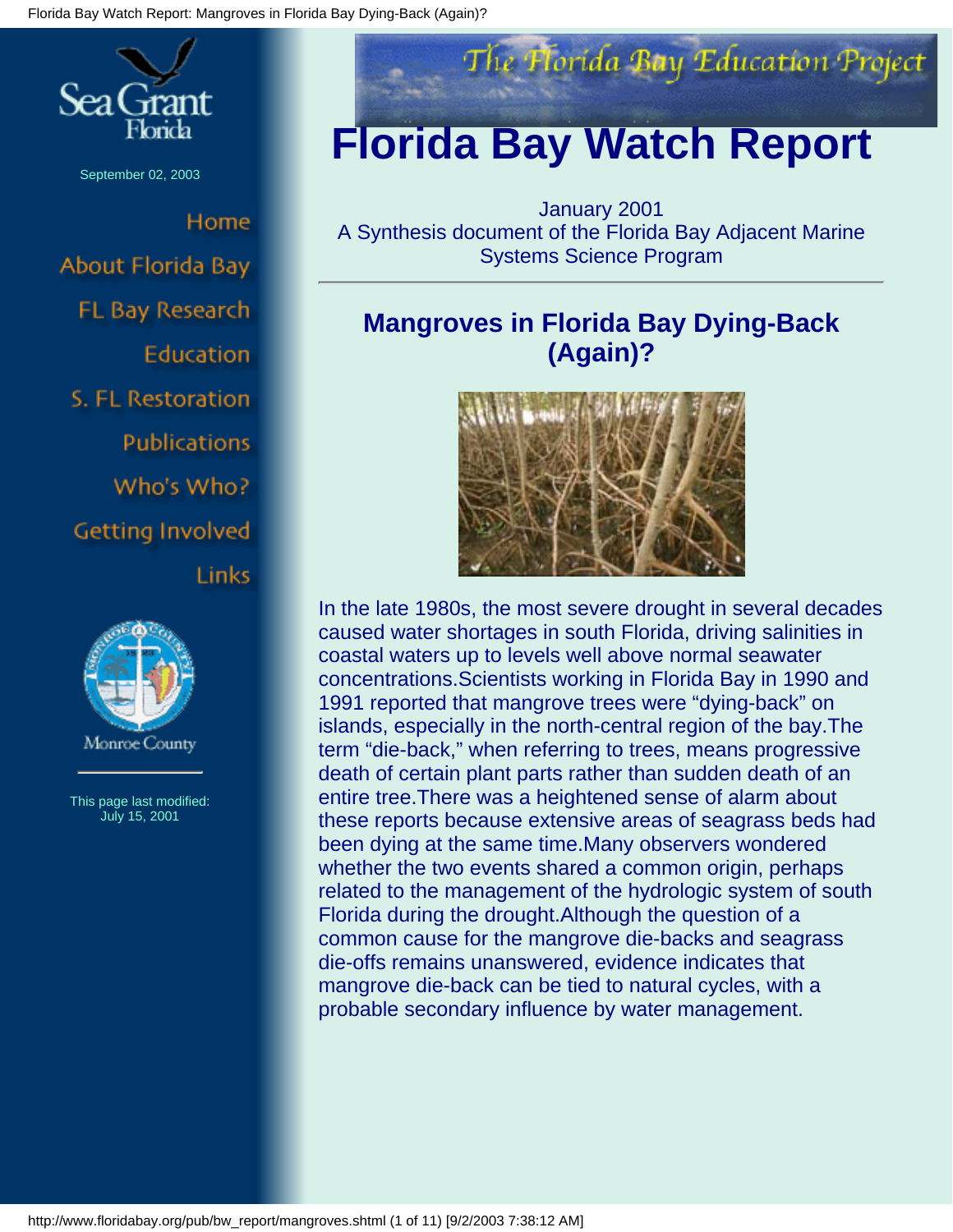

### **Mangrove Die-Back in Florida Bay**

In subtropical south Florida, coastal areas like those bordering the Gulf of Mexico and Florida Bay support forests of salt-tolerant trees comprised of three species: red mangrove (*Rhizophora mangle*), black mangrove (*Avicennia germinans*), and white mangrove (*Lagunculariaracemosa*). All mangroves share the ability to grow in salty soil-water, but differ in their potential to survive in this kind of environment.

The first reports of mangrove die-back came from Pelican Key and the Dump Keys in 1989.Coastal areas along the north shore of Florida Bay, largely out of the view of boaters, also exhibited die-back. In 1992, an aerial survey found leafless and apparently dying mangroves on more than 30 islands from the Boggy Keys and Deer Key west to the Dump Keys.The affected trees, principally red and black mangroves, exhibited symptoms ranging from leaf fall and discoloration to dead branches and defoliation of entire trees. Die-back may affect only foliage or it may extend to twigs and branches.If severe enough, die-back can eventually cause death of the tree.In other cases, individual trees or entire stands suffering die-back may recover if the source of stress is ameliorated.Die-back is a generalized response of trees to physiological stress that may be caused by various factors such as pests, severe climatic conditions, or nutrient deficiency.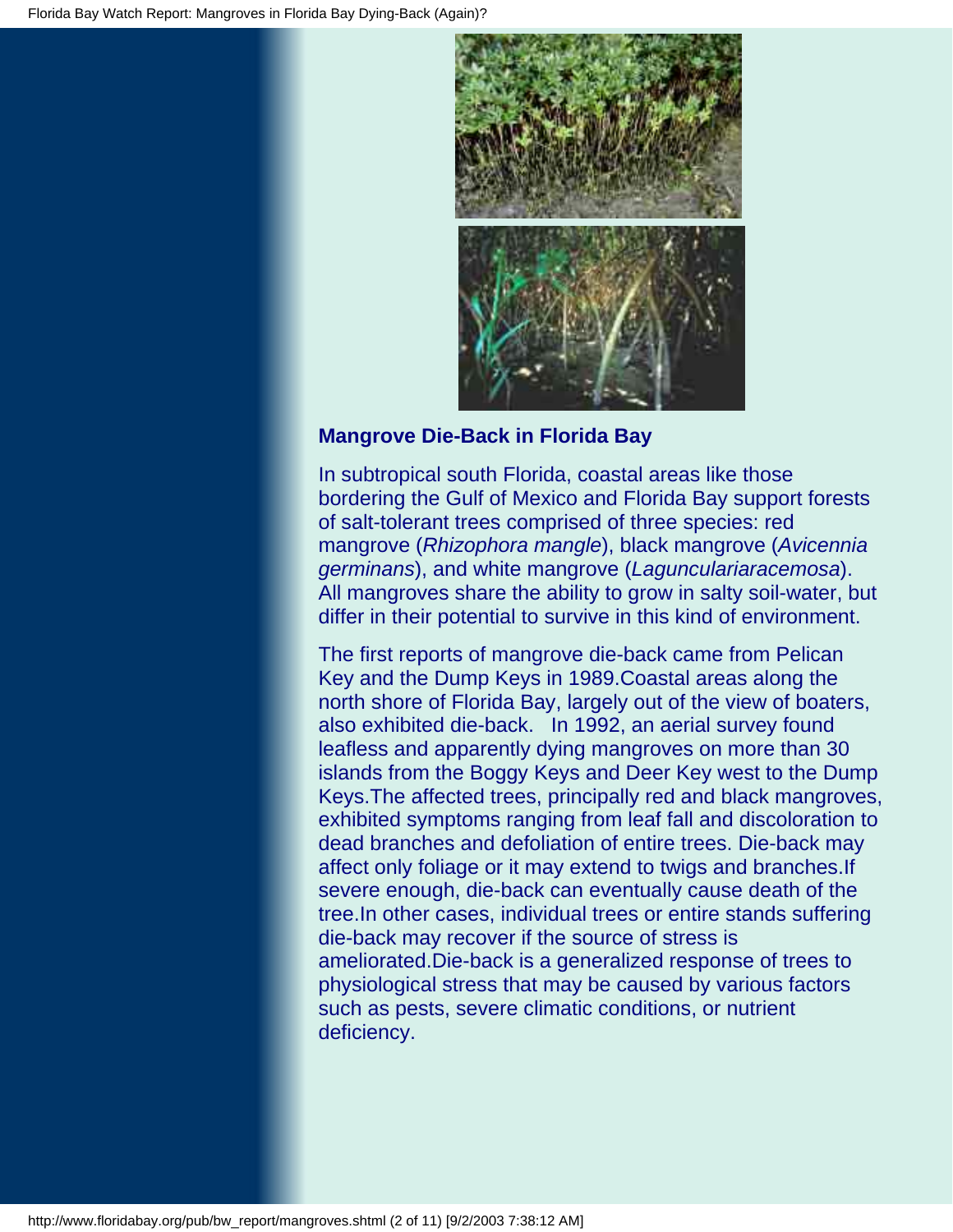

Figure 1. Aerial view of Russell Key, a low island in central Florida Bay. Most of the island is bare of vegetation and ponded for much of the year with brackish or more saline water. Roots of mangrove trees anchor the perimeter berm.

Although the more than 200 islands in Florida Bay differ in elevation, sediment conditions, and vegetation cover, the great majority are covered by mangrove forest over much of the island, or at the least, on the island perimeter (Fig. 1).Many of the mangrove-lined islands have interior basins where rainwater and seawater overwash accumulate and mix.Here, mangroves often are no more than 3-10 feet tall, with sparse, partly leafless crowns without a central stem.These "trees" often have multiple stems, several of which are leafless or dead, reflecting stressed growing conditions.North Nest, Eagle, and Pass Key are just three of the many keys where stunted trees can be seen.In the dry season, when evaporation rates are high, soil salinity on the islands may reach more than twice normal seawater concentrations.The term "salina" is used to describe these areas (Fig. 2).The perimeters of the islands typically feature a raised berm of sediment, which is deposited when storms, especially hurricanes, push mud from Florida Bay's bottom onto the islands.These berms, usually anchored by mangrove roots, are resistant to wind and tides.Although berms act as barriers to most of Florida Bay's modest tides, storm tides may breach all islands.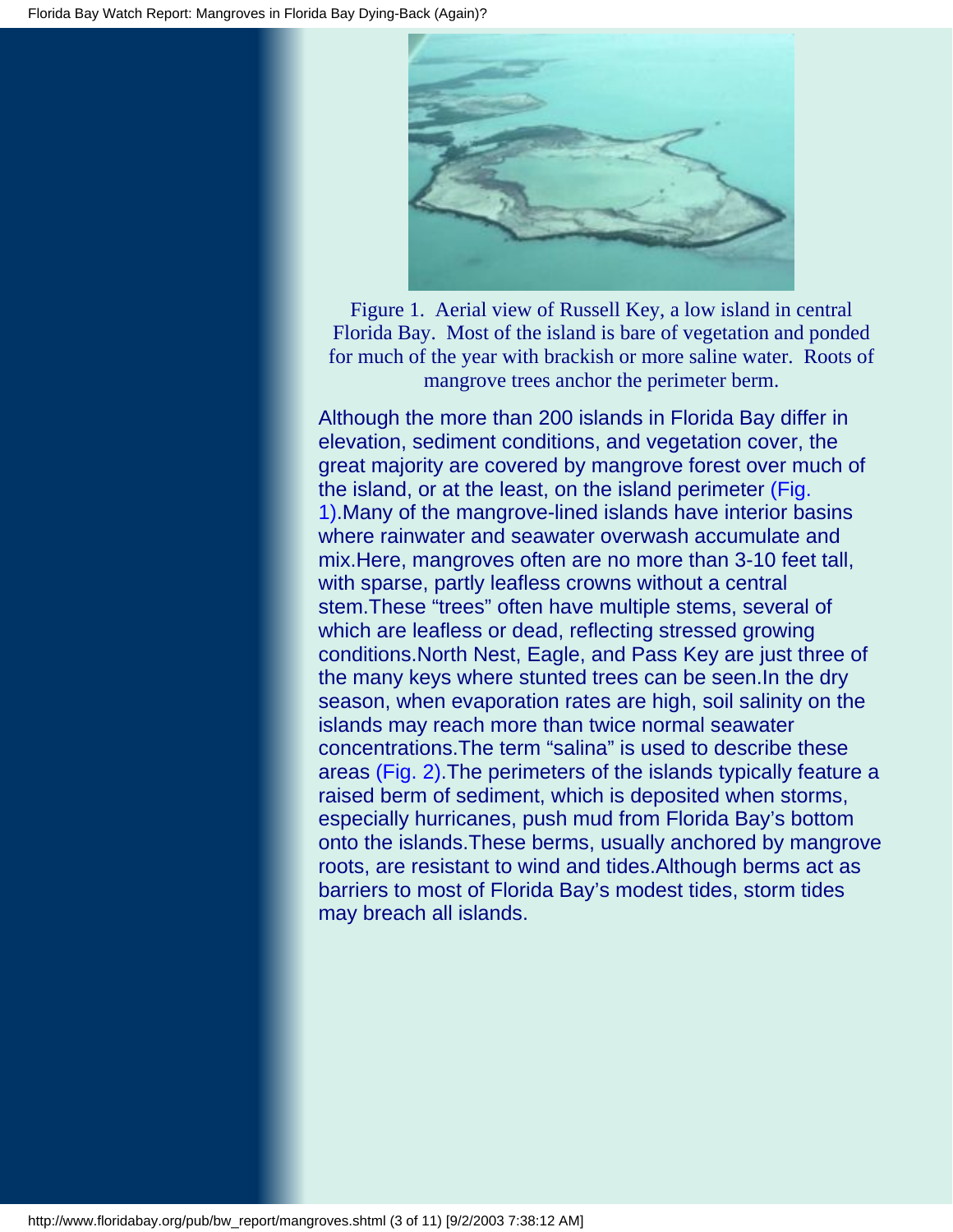

Figure 2. Pattern of porewater salinity averaged across nine Florida Bay keys in the 1995 dry season. Salinities increased from the red mangrove perimeter (SRM) to the interior basins that support black mangroves (BAG and IAG) to the barren salina (SAL). Data from Carlson (1997).

The high salt concentrations that occur in island interiors during droughts can exceed the physiological tolerances of even the most salt-tolerant mangroves.In fact, mangroves grow more slowly when salinities reach 10-20% above normal seawater concentrations.Even black mangrove, the most salt-tolerant mangrove species, is stressed when salinities exceed twice-seawater levels.Yet on some islands, salinities can be nearly three-times normal seawater. Also, the marl soil can be saturated with water for extended periods, causing poor aeration and accumulation of chemicals such as sulfides that can reach levels that kill roots or interrupt growth. The temperature of shallow salina waters also can rise to over 100°F, further stressing the plants. Consequently, salinas often are devoid of plants except for algal mats (Fig. 3).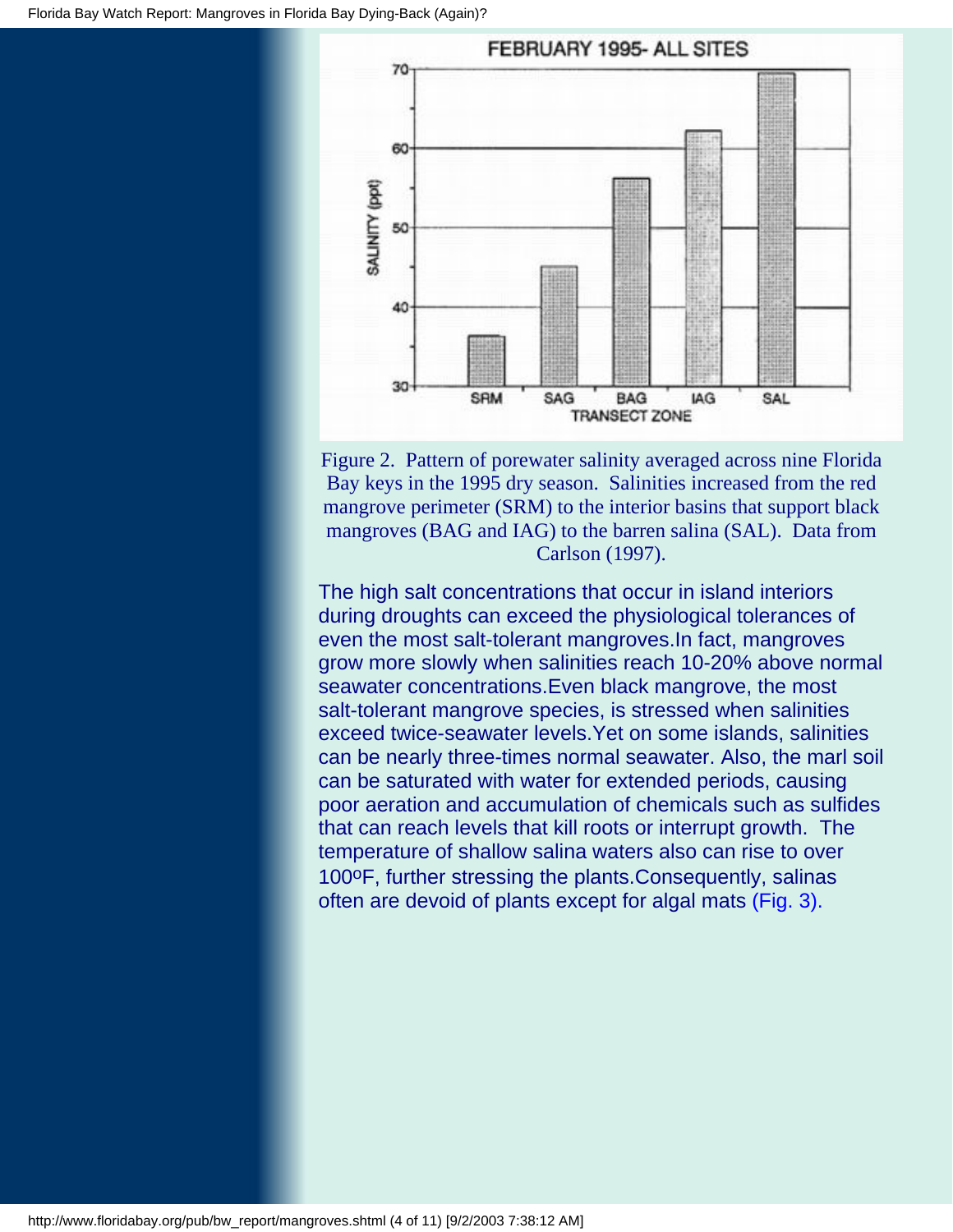

Figure 3. The interior of Butternut Key showing apparently dead black mangroves established around a central barren salina. In wet years, re-sprouting of some of these trees occurs while others die.

During rainy intervals such as 1994-96, plants are able to colonize some of the interior areas and the surviving trees "green-up."However, typical of south Florida's climate cycles, drought inevitably returns, driving soil salinities on many islands up to stressful levels again, thus initiating a new die-back episode.Paul Carlson (Florida Fish and Wildlife Conservation Commission), using wells in the interior of several islands, showed that salinity within the soil was markedly higher on islands exhibiting severe die-back than on islands where die-back was relatively light (Fig. 4).Similar conditions occur along the Florida Bay coast where raised sediment berms impound water.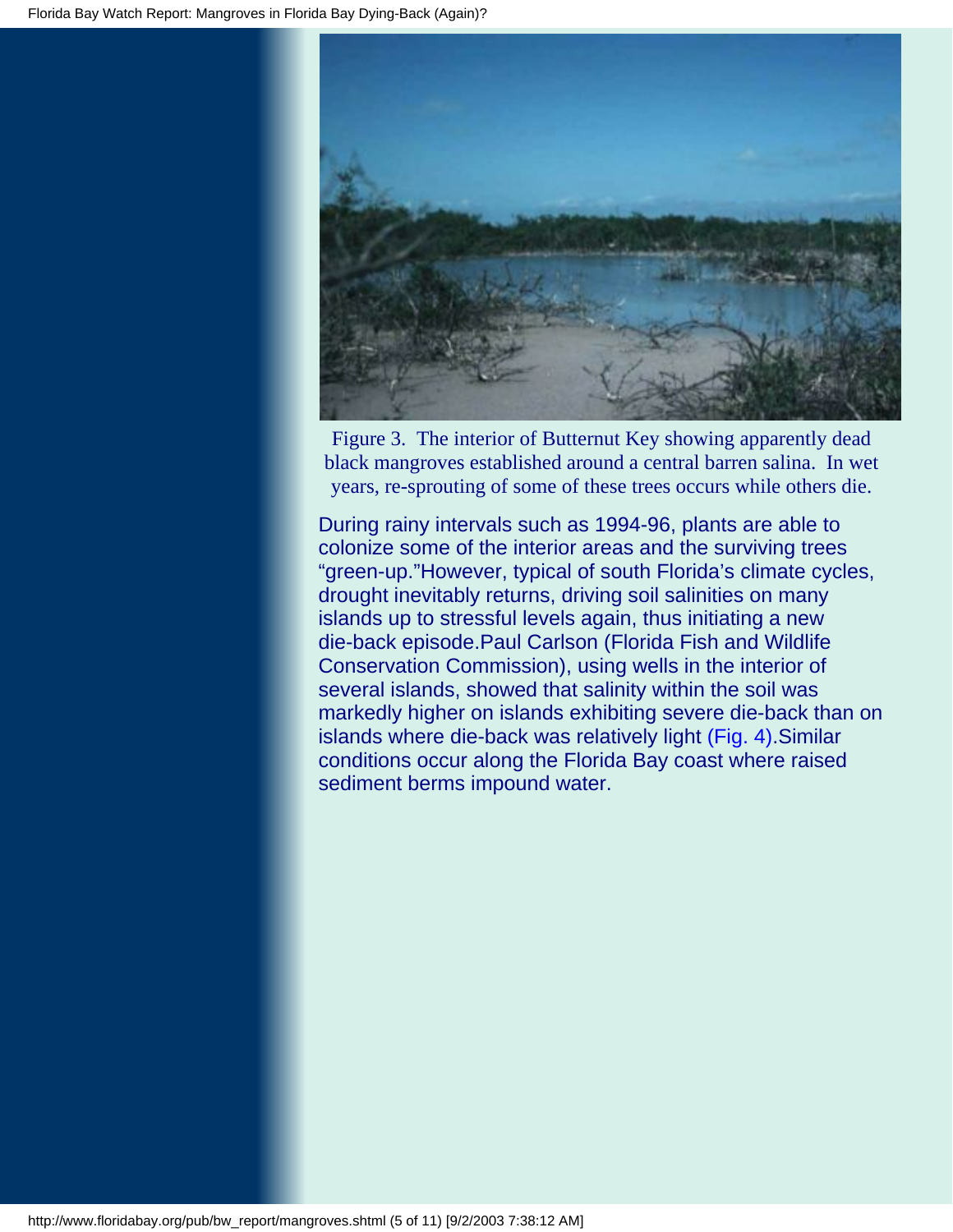

Figure 4. Porewater salinity (bars) over the period of June 1992 through August 1993 in the interior of Clive Key, where mangrove die-back was minor, and on one of the Dump Keys where die-back was conspicuous. Note that surface water salinity (asterisks) was relatively low on both islands, contrasting with the high porewater salinity on Dump Key. Data from Carlson (1977). 9206= June 1992, 9207=July 1992, etc.

### **The Role of Sea Level Fluctuations and Tides**

What could explain the differences in soil salinity among islands?Factors other than rainfall amounts probably are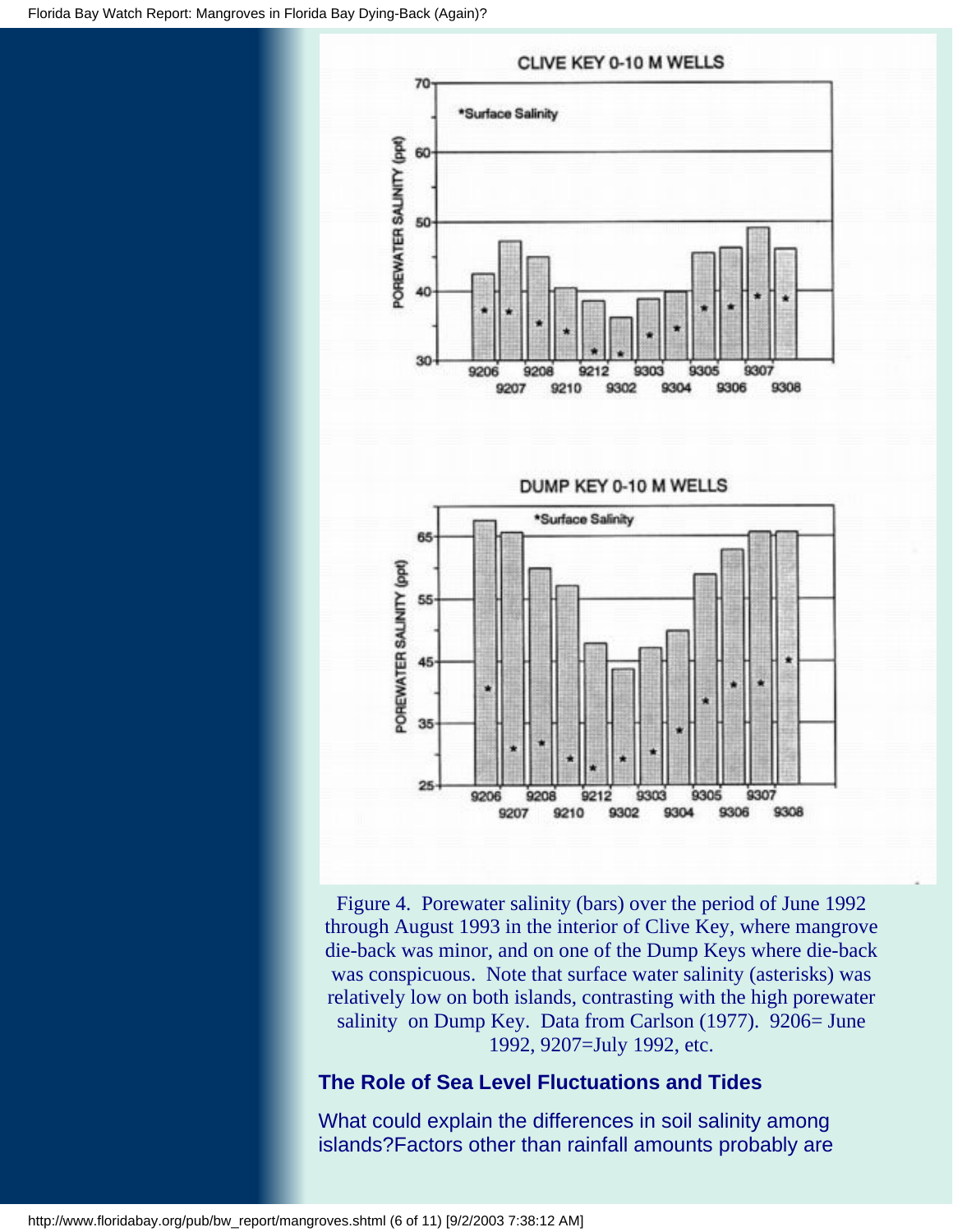involved because mangrove die-back can be much greater on certain islands than others nearby. Typically, islands in central Florida Bay experience tidal overflow that floods the island interiors with saltwater up to several times per month in the winter.If there is sufficient rainfall, the salt may be diluted to levels tolerable to resident plants.However, the more the inundation and the less the rain, the more likely it is that damaging levels of salinity will develop.Carlson observed a relatively high frequency of tidal inundation in the winters of 1991 and 1992 on some islands such as the Dump Keys in central Florida Bay. In December 1990 through February 1991 and again in the 1991/1992 dry season, bay water reached the interior of study islands several times more often than normal.A good correlation exists between the frequency of tidal inundation during this period and subsequent high soil salinity in the island interiors.This trend appears to coincide with a cyclic increase in sea level that occurs roughly every decade in the southern Florida-Gulf of Mexico region.With three months of dry season left after the winter saltwater inundation, there was ample time for evaporation and transpiration to drive up salinity in island interiors above the levels on islands not subject to high inundation frequencies.

Additional evidence supporting the conclusion that natural factors predominate in explaining mangrove die-back comes from other environments.A stunted red mangrove scrub with common die-back symptoms extends as a band more than a mile wide on the inland side of the mangrove forests of Florida Bay and the lower Gulf Coast.The stunting appears to result from infertile and drought-prone marl soils and periodic severe freezes such as the one that occurred in 1989 when interior mangroves were killed or damaged over thousands of acres (Fig. 5).Similar environments support stunted mangroves elsewhere in the tropics such as in the Lower Florida Keys, Belize, West Africa, and Australia.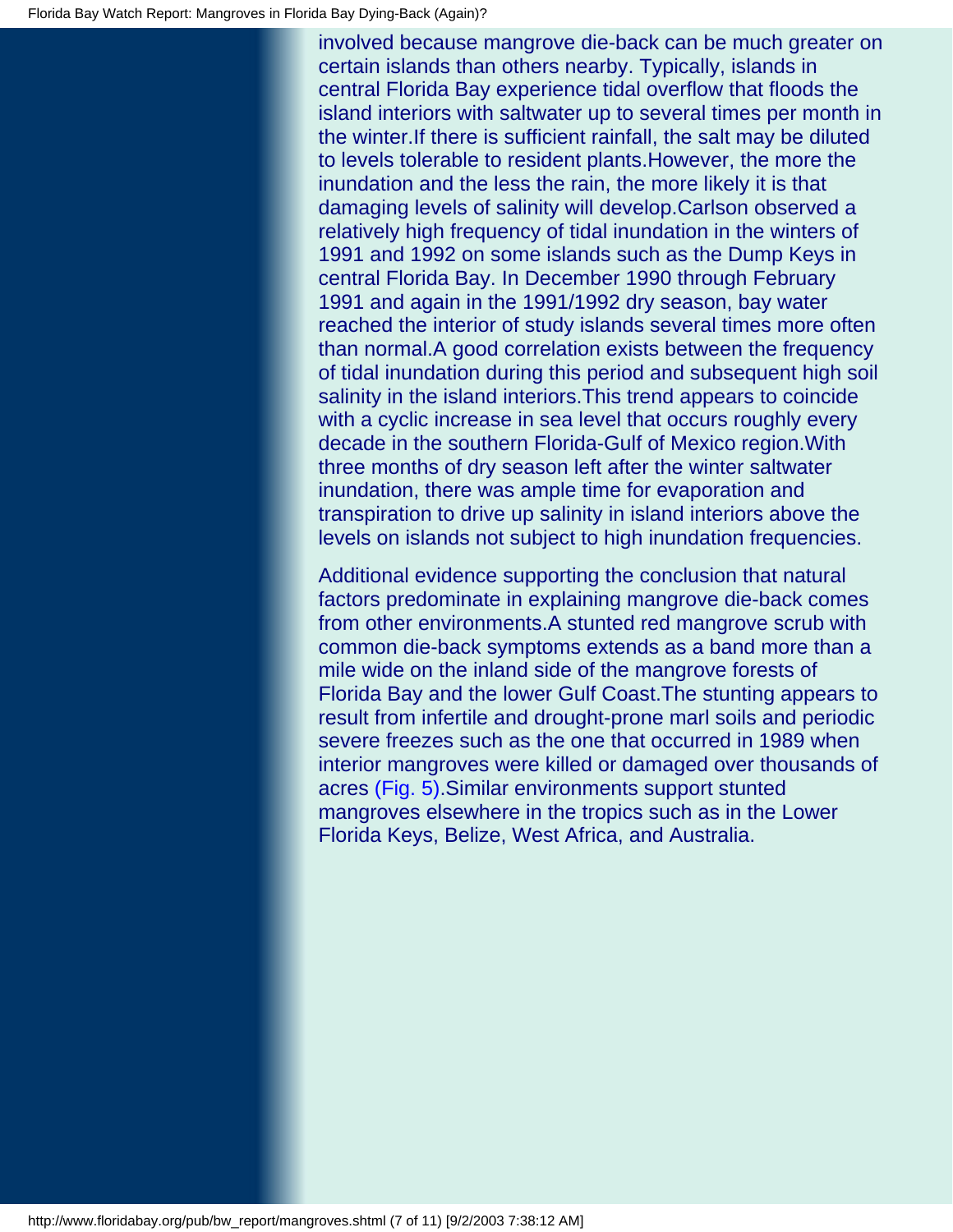

Figure 5. Stunted red mangroves north of Joe Bay where winter freezes and nutrient limitations are important factors limiting growth and causing die-back.

In areas of Puerto Rico, a repeating cycle occurs involving mangroveestablishment, growth, and maturation followed by die-back and sometimes mass mortality.The affected forests are found, as in Florida Bay, where tidal exchange is reduced and evaporation drives up soil salinity.In Puerto Rico, this cycle has a periodicity of about 25 years, the approximate return interval of hurricanes, which destroy forests, setting the stage for a new cycle.Hurricanes play a similar role in Florida, although the periodicity is less obvious.In addition, on Florida Bay's islands powerful hurricanes redistribute sediments and debris, which alters the pooling of water and hence the location where damaging hypersalinity develops.

### **A Connection between Mangrove Die-Back and Seagrass Die-Off?**

Are the episodes of mangrove die-back and seagrass die-off connected in any way?To the extent that overwash water flooding islands was saltier because of freshwater diversions from the Everglades, water management probably added to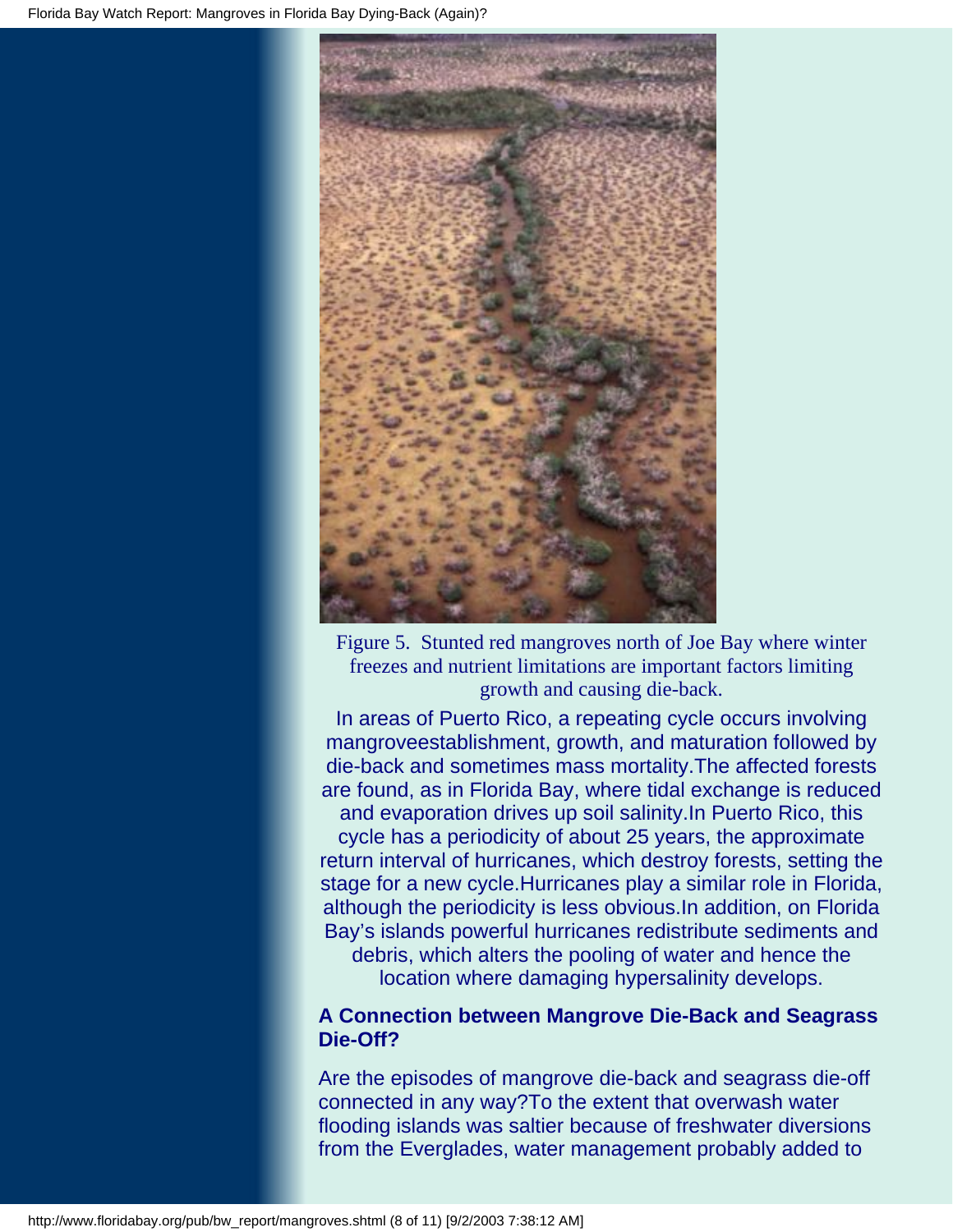the salinity stress on islands and on seagrass beds.Figure 6 conceptualizes how this could occur on islands. Although die-back connected to droughts and cyclic sea level rise occurs naturally, the wider variability in salinity and the higher peak salinities in the modern era would increase the frequency and perhaps the intensity of die-back episodes.In other words, the likelihood of the 10-year cycle of sea level fluctuations in Florida Bay coinciding with a high-salinity drought period has increased in the modern era of reduced freshwater flow into the bay. However, this effect has not been verified.Carlson's work on Florida Bay islands also reveals an indirect connection: masses of dead seagrass rafted across the Bay by winds and tides sometimes ended up as large deposits in island interiors.Also, seagrass die-off in areas such as Whipray Basin acted as a source of mud that formerly was stabilized by seagrass beds.Much of this material wound up in the interiors of islands, where it impounded water and created new sites where salts and sulfides accumulated, causing stressful growing conditions for mangroves.In this way, seagrass die-off may have exacerbated mangrove die-back and contributed to tree mortality.However, mangrove die-back in Florida Bay most likely would have developed anyway, in response to high soil salinities resulting from natural drought conditions and cyclic tidal inundation.



Figure 6. Conceptual model suggesting how mangrove die-back

may have increased in the modern era as a result of reduced freshwater flow associated with water management. Florida Bay salinities have been higher on average and fluctuations have been wider since 1940. Consequently, episodes of hypersalinity may coincide more frequently with the cyclic sea level highs that lead to increased inundation of island interiors. The "mangrove salinity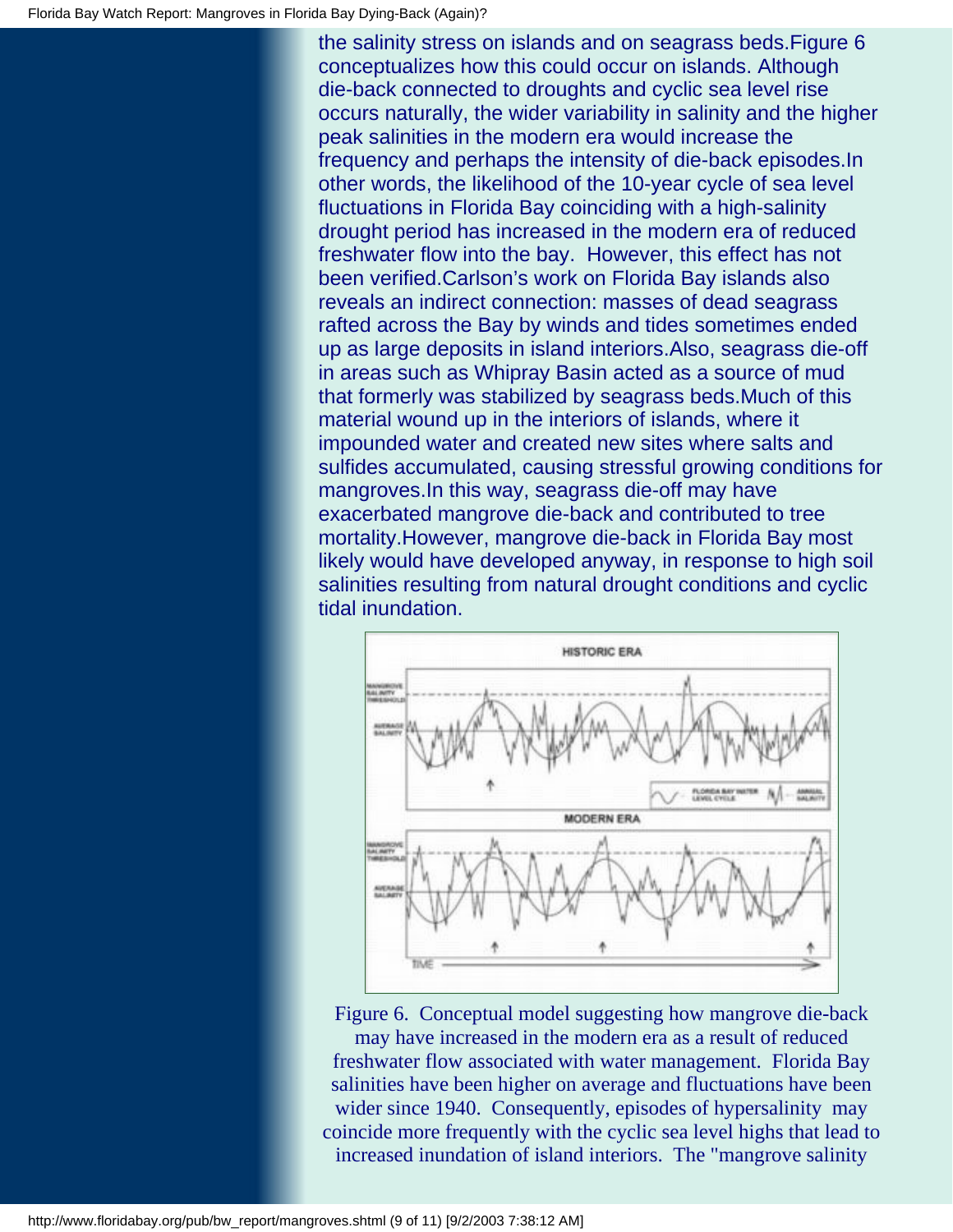threshold" represents the salt concentration at which mangrove die-back begins. Arrows indicate times when the 10-year cycle of sea level coincides with high salinity in the bay. (click on the above image for a larger view)

#### **Additional Reading**

Armentano, T.V.1995.Analysis of pattern and possible causes of die-back of Florida Bay keys mangroves.Report to the U. S. Army Corps of Engineers.National Park Service, Everglades National Park.20 pp.

Armentano, T.V., R.F. Doren, W.J. Platt, and T. Mullins.1995.Effects of Hurricane Andre on coastal and interior forests of southern Florida: overview and synthesis.*J. Coast. Res.* **21**: 11-144.

Brewster-Wingard, L., T. Cronin, B. Wardlaw, J. Stone, S. Schwede, S. Ishman, C. Holmes, R. Halley, M. Marot, G. Dwyer, and J. Huvane.1999.Long-term Florida Bay salinity history: a synthesis of multi-proxy evidence from sediment cores.Pages 182-183 *in* Program and abstracts, 1999 Florida Bay and Adjacent Marine Systems Science Conference.

Carlson, P.R., Jr.1997.Sediment porewater chemistry of mangrove die-off sites in Florida Bay. Florida Department of Environmental Protection Report to Everglades National Park.

Carlson, P.R., Jr., S. Brinton, T. Armentano, D. Smith, and J. Absten.1995.Mangrove mortality in Florida Bay.Page 227 *in* Florida Bay Science Conference: a report by principal investigators - abstracts and program.

Cintron, G., A.E. Lugo, D.J. Pool, and G. Morris.1985.Mangroves and arid environments in Puerto Rico and adjacent islands.*Biotropica* **10**: 110-121.

Dewar, H. 1992.Dying mangrove trees killing off bay islands. Page 1, *The Miami Herald*, April 19, 1992.

Enos, P.1989.Islands in the bay - a key habitat of Florida Bay.*Bull. Mar. Sci.* **44**: 365-386.

Lugo, A.E.1997.Old-growth mangrove forests in the United States.*Conserv. Biol.* **11**: 11-20.

Smith, T.J, III.1992.Forest structure.Pages 101-136 in A. I. Robertson and D. M. Alongi, eds.Tropical mangrove ecosystems.American Geophysical Union, Washington, DC.

### **Acknowledgments**

This report was authored by Tom Armentano (Everglades